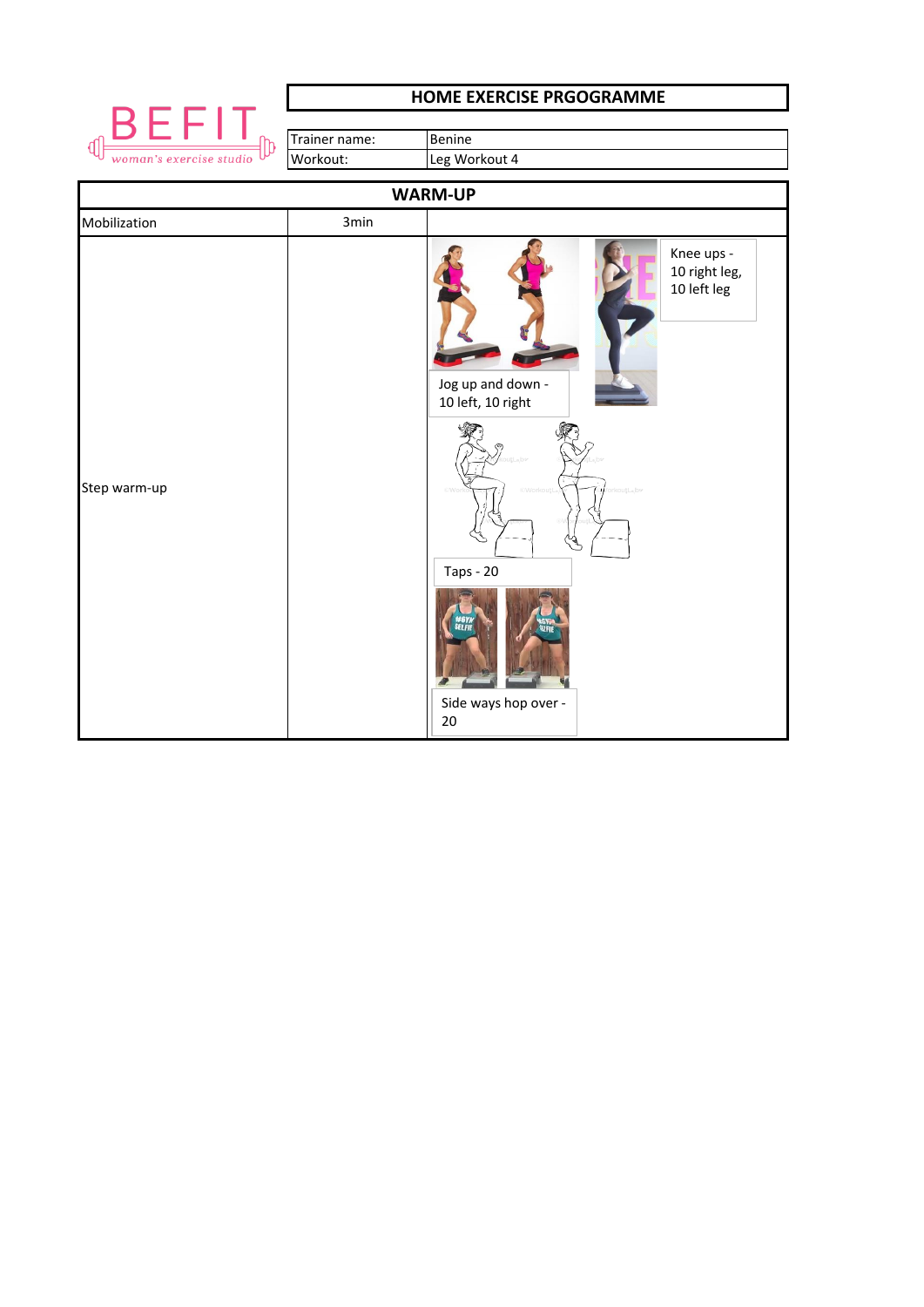| <b>WORKOUT</b>                                                                 |                           |                              |  |  |  |
|--------------------------------------------------------------------------------|---------------------------|------------------------------|--|--|--|
| <b>SECTION 1</b>                                                               |                           |                              |  |  |  |
| Repeat each combo 3 times. Try to do the 3 exercises after each other and then |                           |                              |  |  |  |
| take a rest before you do the second set.                                      |                           |                              |  |  |  |
|                                                                                |                           | COMBO <sub>1</sub>           |  |  |  |
| <b>EXERCISE</b>                                                                | <b>REPS</b>               | NOTES/ILLUSTRATION           |  |  |  |
| Up Down Lunge with Glute<br>Squeeze<br>6kg Dumbbells                           | 10 (right and left)       |                              |  |  |  |
| Step up with knee drive<br>6kg Dumbbells                                       | 10 (right and left)       | Hold dumbbells on your side. |  |  |  |
|                                                                                |                           | $COMBO$ <sub>2</sub>         |  |  |  |
| Squat to calf raise<br>6kg Dumbbells                                           | 15                        |                              |  |  |  |
| Alternating Lunge Back off step<br>6kg Dumbbells                               | 20 (count on each<br>leg) |                              |  |  |  |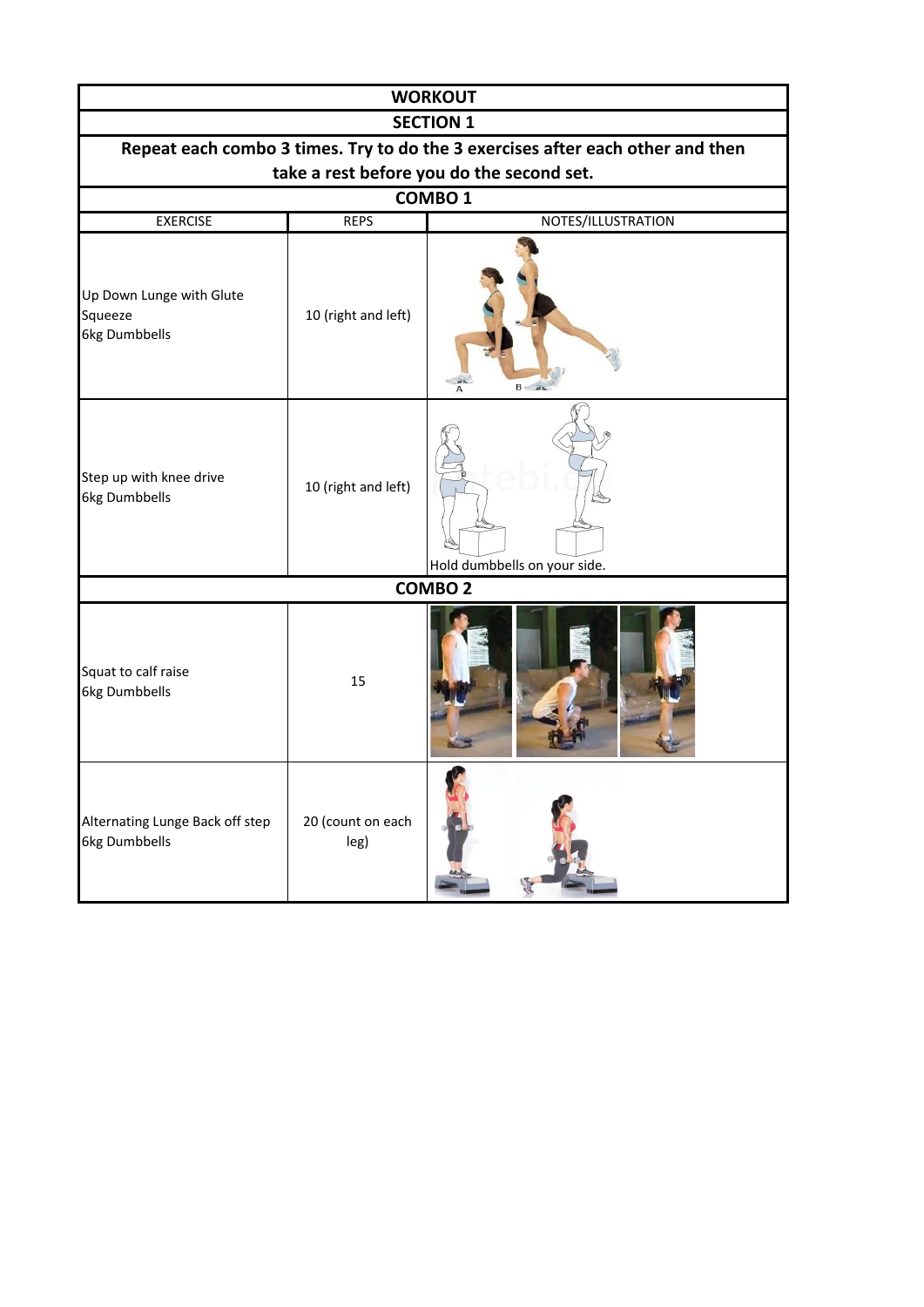| <b>SECTION 2</b>                                                               |                                              |                                                                             |  |  |  |
|--------------------------------------------------------------------------------|----------------------------------------------|-----------------------------------------------------------------------------|--|--|--|
| Repeat each combo 2 times. Try to do the 2 exercises after each other and then |                                              |                                                                             |  |  |  |
| take a rest before you do the second set.                                      |                                              |                                                                             |  |  |  |
| COMBO <sub>1</sub>                                                             |                                              |                                                                             |  |  |  |
| Complete lunge down and get up<br>6kg Dumbbell                                 | 10 (alternating leg<br>that goes back first) | rainin<br>Hold 1 dumbbell at your chest and not arms<br>up like in the pic. |  |  |  |
| Kettlebell Pulse Squats<br>10kg Kettlebell                                     | 20                                           | 20 x just pulses<br>You can keep the kettlebell down.                       |  |  |  |
| Squat jump forward and step<br>back                                            | 10                                           |                                                                             |  |  |  |
|                                                                                |                                              | <b>COMBO2</b>                                                               |  |  |  |
| Hip Thrust With weight<br>6kg Dumbbell                                         | 15                                           | Your step is to low so use your bed or a couch to but your<br>shoulders on. |  |  |  |
| Sumo Squat with calf raise at the<br>bottom<br>10kg Kettlebell                 | 12                                           | STEP 1<br>STEP 2<br>STEP 3<br>Hold Kettlebell down in the middle.           |  |  |  |
| Squat Jack                                                                     | $10\,$                                       |                                                                             |  |  |  |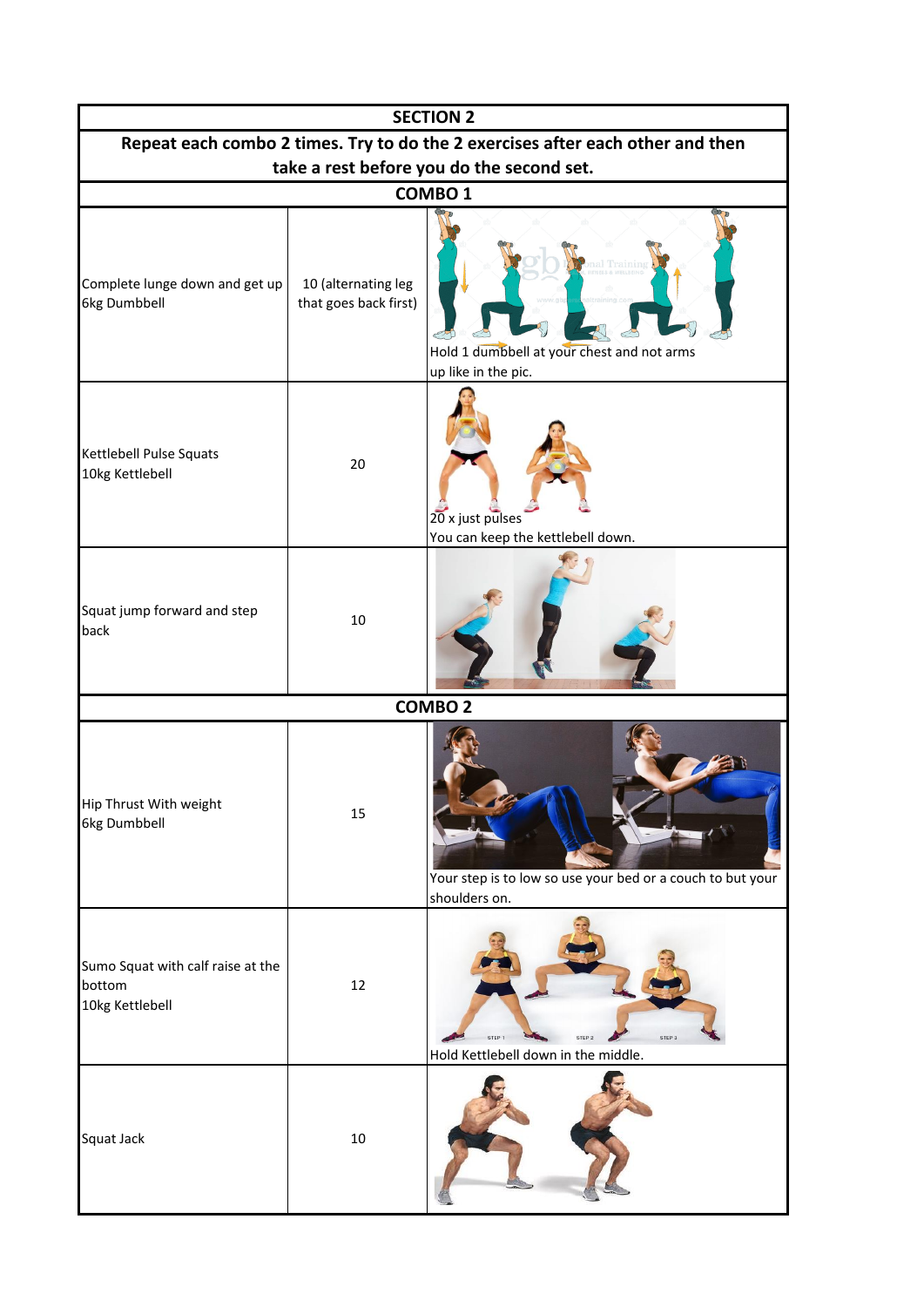| <b>SECTION 3 - Mat work with band</b>           |    |                                                                   |  |  |
|-------------------------------------------------|----|-------------------------------------------------------------------|--|--|
| Repeat this section twice.                      |    |                                                                   |  |  |
| Elevated hip bridge with band                   | 12 | Add band just above your knees and add on<br>weight on your hips. |  |  |
| Knee Movements out and in<br>while in hip brige | 20 |                                                                   |  |  |
| Straight leg squeeze open and<br>close          | 20 | ps x 3 rounds<br>banted by openers 10 reps x 3 rounds             |  |  |